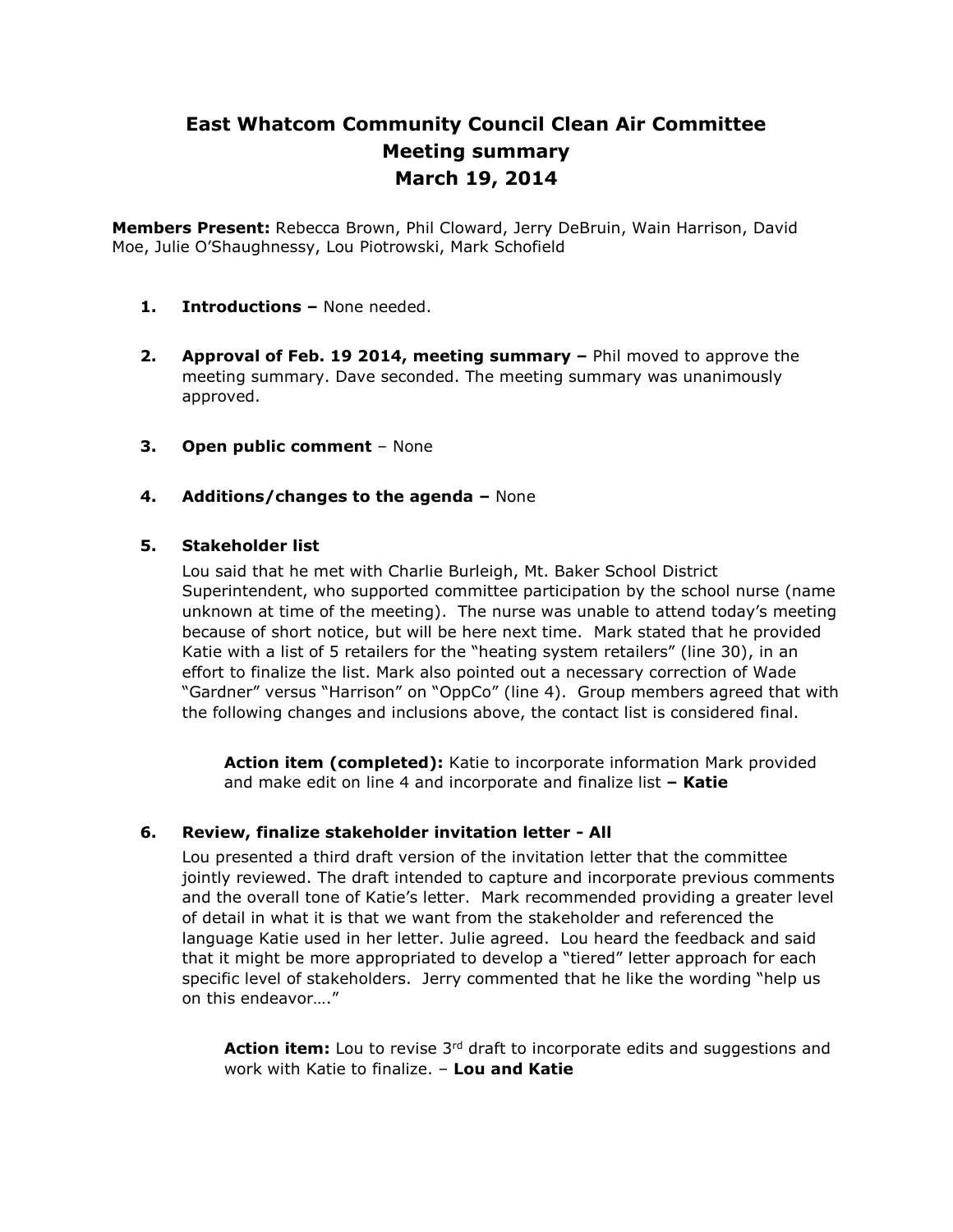### **7. Continue discussing strategic plan – necessary elements, benchmarks and timelines**

Phil reiterated the need for a strategic plan that addresses higher level concerns, goals and visions. Our previous brainstorm session notes should provide information that will be helpful in developing the strategic plan. The group recalled five main areas to include in the plan; clean air, job creation, utilization of readily available resources (biomass), education and outreach, and involvement of stakeholders at the appropriate time.

Lou proposed that he and Phil form a subcommittee outside of this group to work on the plan. They asked Wain if he would be able to participate. Wain said that due to time constraints, he would be unable to participate in person, but would be happy to provide written feedback. Mark and Julie (NWCAA) also agreed to provide written feedback.

Phil noted that the national farm bill passed in Congress which has allocated money to conservation districts in the area of biomass. Phil offered to contact neighboring entities (forest service, conservation districts, etc.) to see what programs and/or resources may be available to help in the biomass management effort as it relates to the CAC efforts.

**Action items:** For future purposes, this agenda item will be moved to the "committee member reports" where Lou & Phil will provide updates – **Katie.** 

**(Completed)** Compile and provide Lou and Phil with a summary of the brainstorm session notes – **Katie.**

Make contact with neighbors to investigate funding/programs that support CAC biomass management efforts - **Phil**

### **8. Committee member reports**

1. March 25 presentation to Whatcom County Council Natural Resources Committee – **Wain** (Item 10.2.)

Wain confirmed that the CAC is on the agenda for the March 25 meeting and has 20-30 minutes for the presentation. Lou recommended using the same format used at the NWCAA Board of Directors meeting. In addition, all CAC members recommended and agreed that a NWCAA staff member also attend to provide background information and initial involvement in the area (air issues, measurements, etc.).

Committee members requested that NWCAA staff reach out to Rud Browne and Ken Mann to inform them of the presentation and encourage their attendance.

Phil discussed bringing up the need to get the 40-acre light industrial area included in the urban growth area comprehensive plan, approved. Currently, it is in the plan as recommended.

**Action items (Completed):** NWCAA outreach to Browne and Mann regarding the meeting – **Julie.** 

**(Completed)** NWCAA staff member to attend meeting – **Katie.**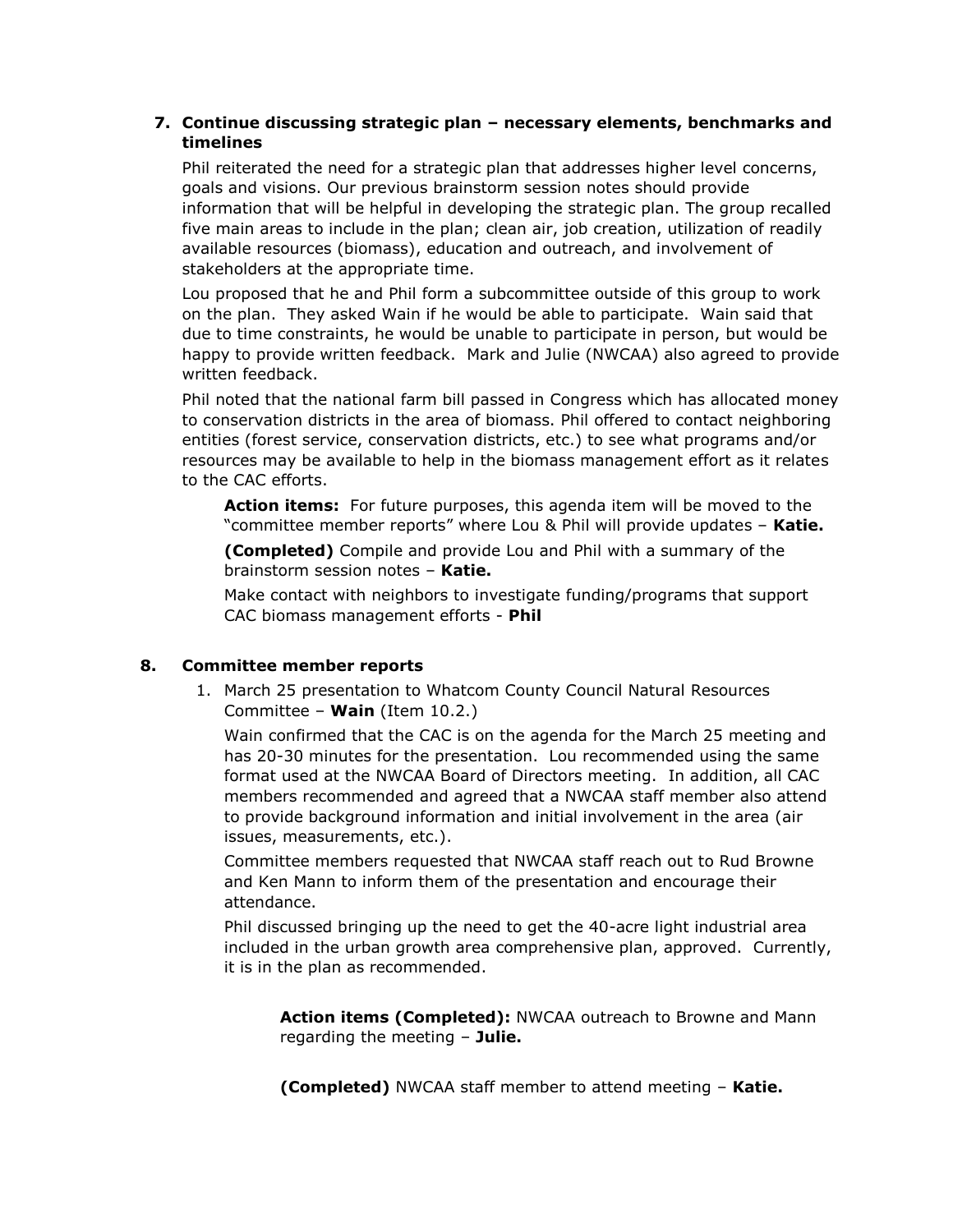2. Summary of recent community outreach visit – **Rebecca** (Item 9.1.)

# **The group agreed to continue the outreach check-in at the next meeting.**

3. Evaluation tools, planning – **Lou**

Lou would like a summary/feedback on recent outreach efforts to help evaluate the effectiveness of our efforts. The summary should include the fire district questionnaire, notes Rebecca took at the Columbia Valley resource event and air quality data. Lou is committed to actions that have an actual impact and hopes a positive trend emerges from the data. If not, then we will need to re-evaluate our approach. Wain said that it may take more than one year and that the evaluation needs to be looked at over a period of time. Lou concurred. Phil said that, although not easily measured, public opinion has improved. The committee acknowledged the need and commitment to outreach efforts next year. Rebecca, Jerry and Lou expressed the need for education and recommended that we start earlier next year (early fall). Rebecca recommended bringing Ziggy back to do a presentation.

**Action item:** Ensure that this agenda item is addressed at next month's meeting – **All**

4. Air quality sign – **Julie** (Item 10.1.)

Jerry provided sign letters as requested by Katie and inquired about the sign status. Julie said that the sign has not yet been sent to the printer and that NWCAA will be meeting internally to discuss the design to ensure its meaningfulness and effectiveness while balancing the need for consistency as it relates to the scale.

**Action items (Completed):** NWCAA to finalize design and send to printer – **Katie and Julie.** 

Coordinate the installation of the sign – **Jerry**

### **The committee agreed to carry the remaining agenda items forward to the next meeting:**

### **9. Winter outreach check-in, update**

- 1. Summary of recent community outreach visit **– Rebecca**
- 2. Evaluation tools, planning **Lou**

## **10. Action item follow-up:**

- 1. Air quality sign **– Katie**
- 2. Discuss March 25 presentation to Whatcom County Council Natural Resources Committee – **Wain, all**